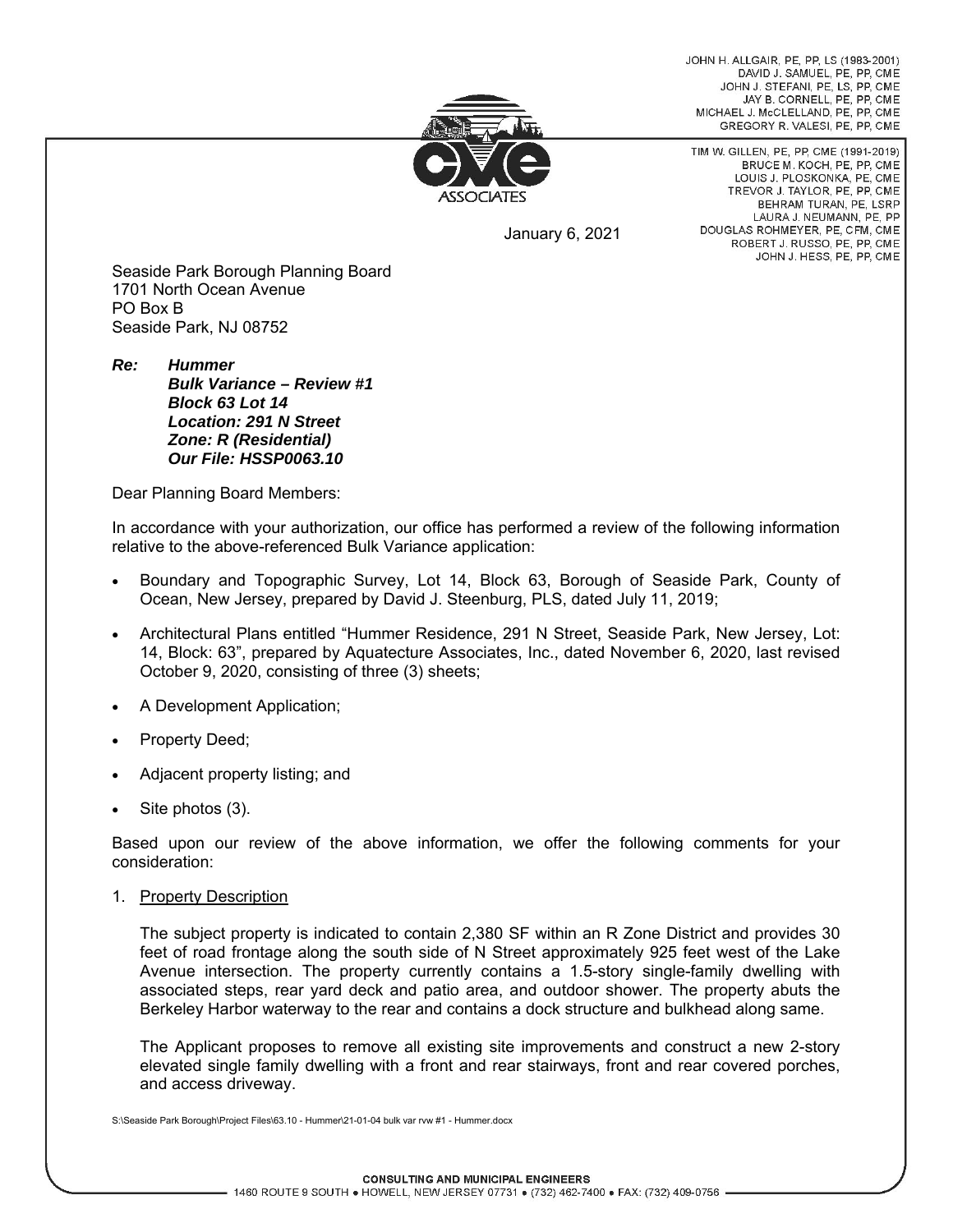

Seaside Park Planning Board January 6, 2021

Our File No. HSSP0063.10 Bulk Variance – Review #1 Page 2

## 2. Surrounding Uses

Properties surrounding the subject property, including opposite N Street, are similarly zoned R (Residential) and contain a mix of residential parcels.

## 3. Zoning Compliance

The subject property is situated within an R Zone District. The table below summarizes the bulk measures and zone requirements for the property.

| <b>DESCRIPTION</b>                               | <b>REQUIRED</b>                 | <b>EXISTING</b>                          | <b>PROPOSED</b>                      |
|--------------------------------------------------|---------------------------------|------------------------------------------|--------------------------------------|
| Minimum Lot Area                                 | $5,000$ sf                      | 2,379.9 s.f.                             | 2,379.9 s.f. (EC)                    |
| Minimum Lot Width                                | 50 feet                         | 30 feet                                  | 30 feet (EC)                         |
| Minimum Lot Depth                                | 50 feet                         | 79.33 feet                               | 79.33 feet                           |
| Minimum Front Setback                            | 15 feet                         | 0 feet                                   | 11.06 feet                           |
| Minimum Rear Setback                             | 20 feet                         | 16.48 feet (stairs)                      | 14.58 feet (V)                       |
| Minimum Side Setback<br>(<5,000 s.f. lot)        | 4 feet                          | $1.39$ feet (west)<br>8.0 feet (east)    | 4.08 feet (west)<br>4.08 feet (east) |
| Minimum Side Setback<br>(Combined <5,000 sf lot) | 8 feet                          | 9.39 feet                                | 8.16 feet                            |
| Maximum Lot Coverage by<br><b>Building</b>       | 40% of lot sf                   | $37.2% \pm$                              | 39.7% $\pm$                          |
| Maximum Floor Area Ratio                         | 90% of lot sf                   | 55.8% $\pm$                              | 63.2% $\pm$                          |
| Maximum Impervious Lot<br>Coverage               | 65%                             | $79.3\% \pm$                             | $47.4\% \pm$ *                       |
| Maximum Building Height                          | 3-story/23.61 feet<br>above DFE | 1.5-story/<23.6 feet above<br><b>DFE</b> | 2-story/23.6 feet above DFE          |

\*Applicant should confirm proposed ground cover and material of service walk and driveway.

(EC) – Existing Condition (V) – Variance Required

The Applicant has requested variances and/or design waivers for the following with this application:

a. *Section 200-67E(3)* – The minimum rear yard setback is 20 feet; 14.58 feet is proposed.

The Applicant also indicates that the following existing condition nonconformities would remain pertinent to the site: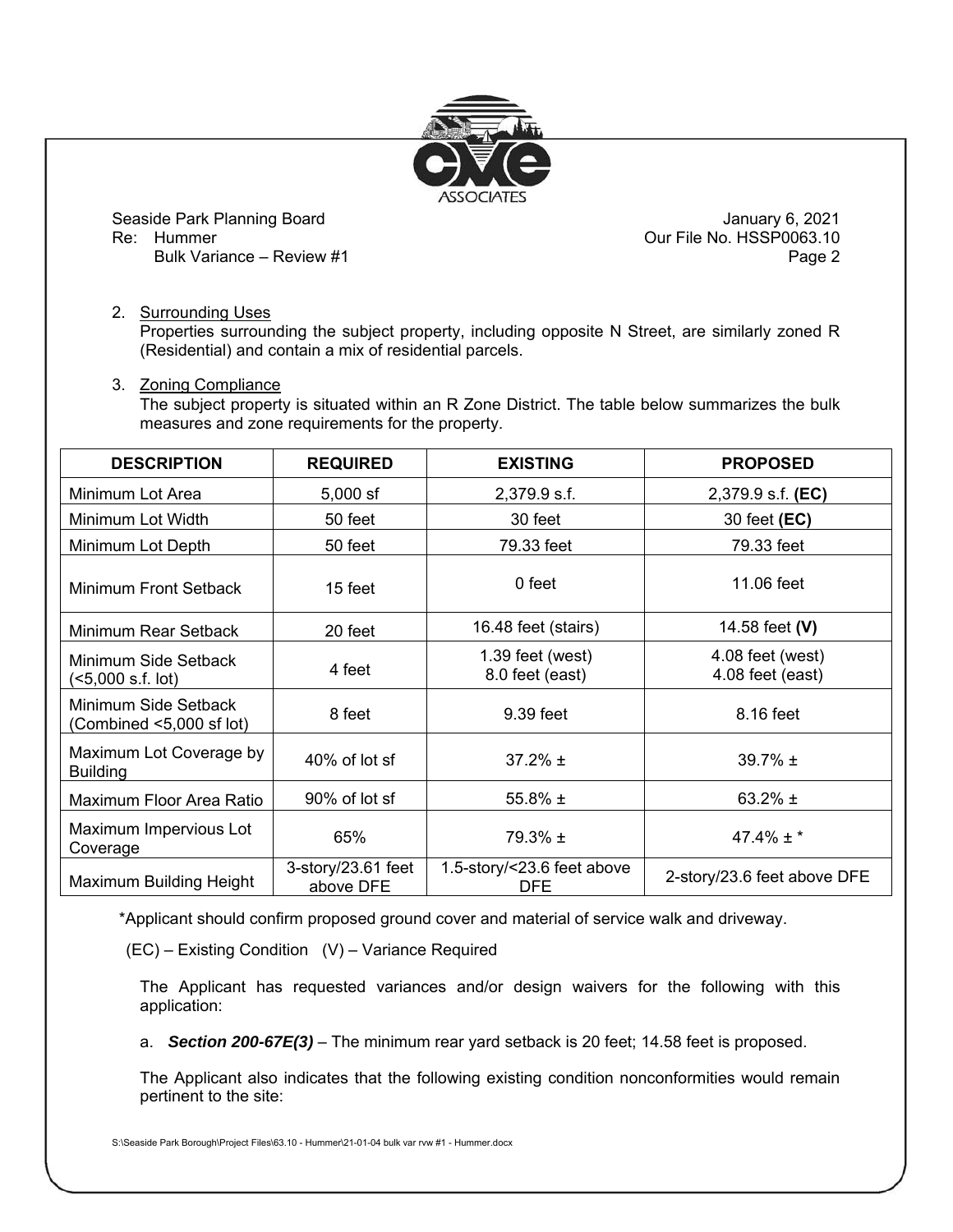

Seaside Park Planning Board January 6, 2021 Re: Hummer Communication Communication Communication Communication Communication Communication Communication Communication Communication Communication Communication Communication Communication Communication Communication C

Bulk Variance – Review #1 Page 3

- b. *Section 200-67E(1)(c)[1]* The minimum lot area required is 5,000 s.f. 2,379.9 s.f. is provided.
- c. *Section 200-67E(1)(c)[2]* The minimum lot width required is 50 feet; 30 feet is provided.
- 4. The Applicant has provided sufficient information in accordance with Ordinance Section 200- 73A(10). Accordingly, we recommend that the application be deemed **complete** at this time and we estimate that the following fees are required:

## a. *Nonrefundable Application Fees:*

| <b>Ordinance Section</b> |                                        |          |
|--------------------------|----------------------------------------|----------|
| 200-11B(2)               | <b>Exempt Site Plan Classification</b> | \$280.00 |
| 200-11B(2)               | Request for Bulk Variances             | \$280.00 |
|                          | Subtotal:                              | \$560.00 |

## b. *Professional Services Escrow Fees:*

| <b>Ordinance Section</b> |  |
|--------------------------|--|
|                          |  |

|            | Subtotal:                              | \$1,150.00 |
|------------|----------------------------------------|------------|
| 200-11B(2) | <b>Request for Bulk Variances</b>      | \$690.00   |
| 200-11B(2) | <b>Exempt Site Plan Classification</b> | \$460.00   |

We recommend the Borough collect \$560.00 in nonrefundable application fees and \$1,150.00 in professional services escrow fees from the Applicant prior to deeming the application complete.

- 5. The Applicant should be prepared to discuss the following issues with the Board:
	- a. Reasons supporting the granting of required variances and/or design waivers and continuance of existing condition nonconformities.
	- b. The property is indicated as being within both an AE9 FEMA Flood Zone and the Limit of Moderate Wave Action. Applicant should discuss compliance with regulations regarding same.
	- c. The stormwater management of the property, as well as any flood damage prevention measures should be reviewed with the Board. Applicant should specially discuss roof leaders, downspout locations, and proposed ground cover.
	- d. The proposed plan does not include work within the Borough right-of-way. Applicant should discuss size and location of existing and proposed curb cuts and reinforced concrete apron.

S:\Seaside Park Borough\Project Files\63.10 - Hummer\21-01-04 bulk var rvw #1 - Hummer.docx